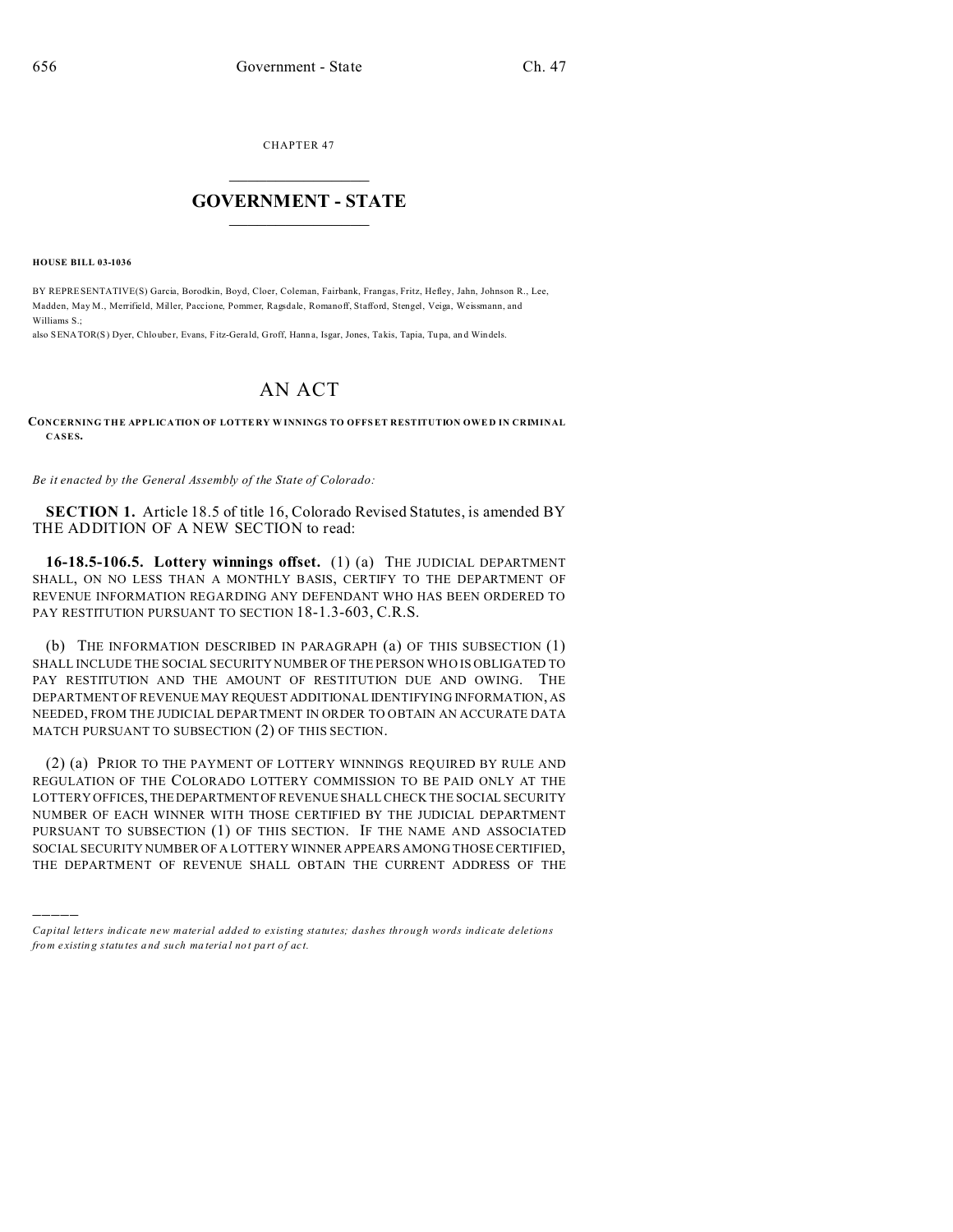## Ch. 47 Government - State 657

WINNER, SHALL SUSPEND THE PAYMENT OF THE WINNINGS, AND SHALL NOTIFY THE JUDICIAL DEPARTMENT. THE NOTIFICATION SHALL INCLUDE THE NAME, HOME ADDRESS, AND SOCIAL SECURITY NUMBER OF THE WINNER. THE JUDICIAL DEPARTMENT SHALL FORWARD THE NOTIFICATION TO THE COURT IN WHICH THE LOTTERY WINNER'S RESTITUTION OBLIGATION IS PENDING.

(b) (I) AFTER RECEIPT OF THE NOTIFICATION, THE COURT SHALL NOTIFY THE PERSON THAT IS OBLIGATED TO PAY RESTITUTION, IN WRITING, THAT THE STATE INTENDS TO OFFSET THE PERSON'S RESTITUTION OBLIGATION AGAINST HIS OR HER WINNINGS FROM THE STATE LOTTERY. SUCH NOTIFICATION SHALL INCLUDE INFORMATION CONCERNING THE OBLIGATED PERSON'S RIGHT TO OBJECT TO THE OFFSET AND TO REQUEST AN ADMINISTRATIVE REVIEW PURSUANT TO THE RULES AND REGULATIONS OF THE STATE COURT ADMINISTRATOR.

(II) THE SOLE ISSUES TO BE DETERMINED AT THE ADMINISTRATIVE REVIEW DESCRIBED IN SUBPARAGRAPH (I) OF THIS PARAGRAPH (b) SHALL BE:

(A) WHETHER THE PERSON IS REQUIRED TO PAY RESTITUTION PURSUANT TO AN ORDER ENTERED BY A COURT OF THIS STATE; AND

(B) THE AMOUNT OF RESTITUTION OUTSTANDING.

(3) (a) EXCEPT AS OTHERWISE PROVIDED IN SUBSECTION (5) OF THIS SECTION, UPON NOTIFICATION BY THE DEPARTMENT OF REVENUE OF AMOUNTS DEPOSITED WITH THE STATE TREASURER PURSUANT TO SECTION 24-35-212, C.R.S., AND UPON THE TRANSFER OF THE AMOUNTS BY THE STATE TREASURER TO THE COURT IN WHICH THE RESTITUTION OBLIGATION IS PENDING, THE COURT SHALL DISBURSE THE AMOUNTS IN ACCORDANCE WITH THIS SUBSECTION (3).

(b) THE CLERK OF THE COURT SHALL APPLY THE AMOUNTS TOWARD THE OUTSTANDING RESTITUTION BALANCE OWED IN THE CRIMINAL CASE. THE CLERK SHALL DISTRIBUTE THE REMAINDER, IF ANY, TO THE PERSON AGAINST WHOM THE RESTITUTION ORDER WAS ENTERED. THE COURT SHALL NOTIFY THE CRIME VICTIM OR VICTIMS OF ACTIONS TAKEN UNDER THIS PARAGRAPH (b).

(4) THE STATE COURT ADMINISTRATOR SHALL PROMULGATE RULES AND REGULATIONS, SUBJECT TO THE APPROVAL OF THE SUPREME COURT, ESTABLISHING PROCEDURES TO IMPLEMENT THIS SECTION INCLUDING BUT NOT LIMITED TO THE PROCESS BY WHICH A LOTTERY WINNER MAY OBJECT TO AN OFFSET AGAINST RESTITUTION IN ACCORDANCE WITH PARAGRAPH (b) OF SUBSECTION (2) OF THIS SECTION.

(5) IF A LOTTERY WINNER OWES RESTITUTION IN A CRIMINAL CASE AND ALSO OWES A CHILD SUPPORT DEBT OR ARREARAGES AS DESCRIBED IN SECTION 26-13-118 (1), C.R.S., THE LOTTERY WINNINGS OFFSET DESCRIBED IN SECTIONS 24-35-212 (5) (b) AND 26-13-118, C.R.S., SHALL TAKE PRIORITY AND BE APPLIED FIRST. ANY REMAINING LOTTERY WINNINGS SHALL BE DISBURSED AND DISTRIBUTED IN ACCORDANCE WITH THIS SECTION.

(6) THE HOME ADDRESSES AND SOCIAL SECURITY NUMBERS OF PERSONS SUBJECT TO THE STATE LOTTERY WINNINGS OFFSET DESCRIBED IN THIS SECTION THAT ARE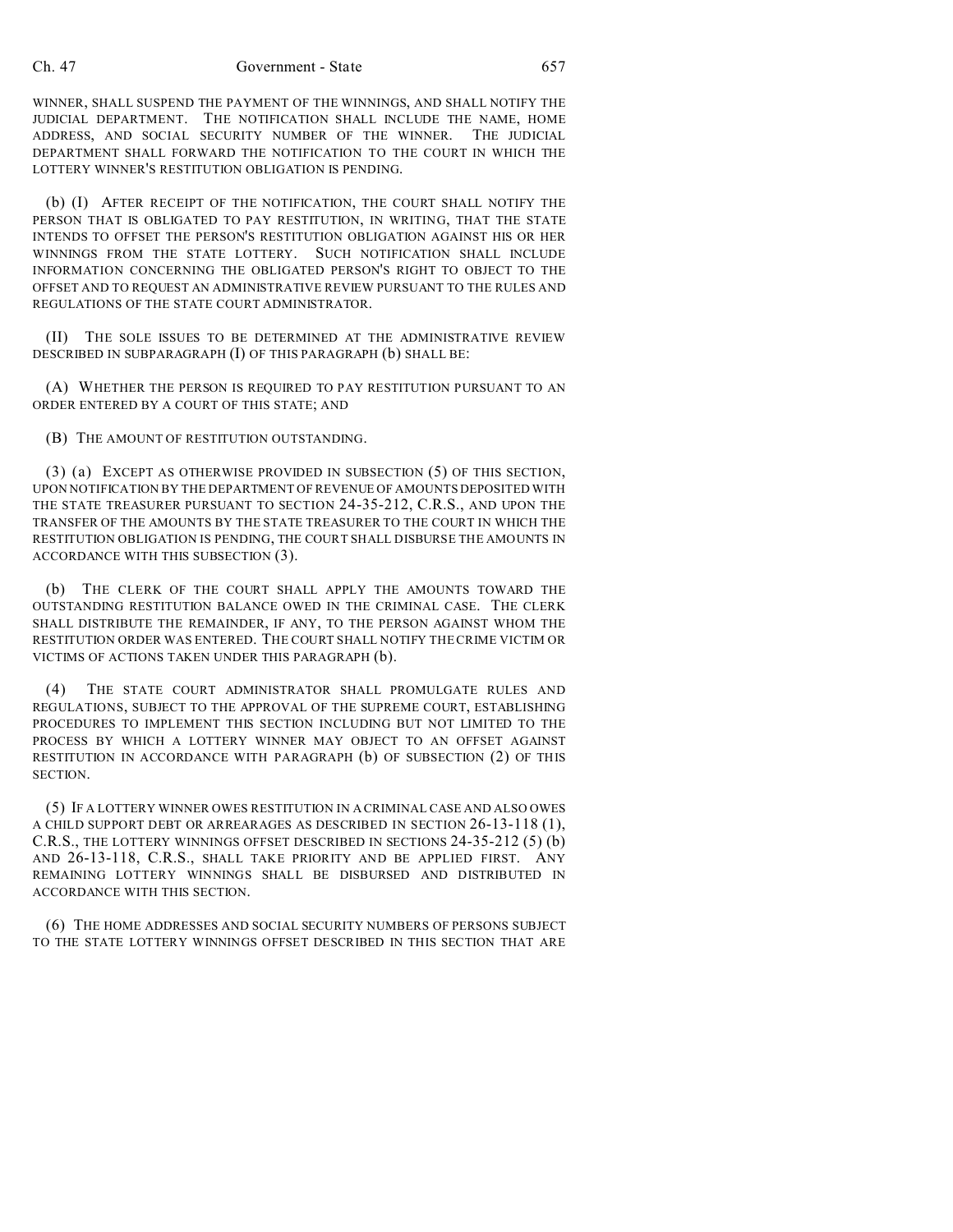PROVIDED TO THE JUDICIAL DEPARTMENT BY THE DEPARTMENT OF REVENUE SHALL BE SENT TO THE RESPECTIVE COURT.

**SECTION 2.** 24-35-212 (5), Colorado Revised Statutes, is amended to read:

**24-35-212. Prizes.** (5) (a) Prior to the payment of any lottery winnings required by rule and regulation of the commission to be paid only at the lottery offices, the department of revenue shall require the winner to submit the winner's social security number and federal employer identification number, if applicable, and shall check the social security number of the winner with those certified by the department of human services AND THE JUDICIAL DEPARTMENT for the purpose of the state lottery winnings offset OFFSETS as provided in section SECTIONS 16-18.5-106.5 AND 26-13-118, C.R.S. The social security number and the federal employer identification number shall not become part of the public record of the department of revenue.

(b) (I) If the social security number of a lottery winner appears among those certified by the department of human services, the department of revenue shall suspend the payment of such winnings until the requirements of section 26-13-118, C.R.S., are met. If, after consulting with the department of human services, the department of revenue determines that the lottery winner owes a child support debt pursuant to section 14-14-104, C.R.S., or owes child support arrearages as part of an enforcement action pursuant to article 5 of title 14, C.R.S., or owes child support arrearages which are the subject of enforcement services provided pursuant to section 26-13-106, C.R.S., then the department of revenue shall withhold from the amount of winnings paid to the lottery winner an amount equal to the amount of child support debt or child support arrearages which are due or, if the amount of winnings is less than or equal to the amount of child support debt or arrearages due, shall withhold the entire amount of the lottery winnings. Any moneys so withheld shall be transmitted to the state treasurer for disbursement by the department of human services as directed in section 26-13-118, C.R.S.

(II) IF THE SOCIAL SECURITY NUMBER OF A LOTTERY WINNER APPEARS AMONG THOSE CERTIFIED BY THE JUDICIAL DEPARTMENT, THE DEPARTMENT OF REVENUE SHALL SUSPEND THE PAYMENT OF SUCH WINNINGS UNTIL THE REQUIREMENTS OF SECTION 16-18.5-106.5,C.R.S., ARE MET. IF, AFTER CONSULTING WITH THE JUDICIAL DEPARTMENT, THE DEPARTMENT OF REVENUE DETERMINES THAT THE LOTTERY WINNER IS OBLIGATED TO PAY THE AMOUNTS CERTIFIED UNDER 16-18.5-106.5, C.R.S., THEN THE DEPARTMENT OF REVENUE SHALL WITHHOLD FROM THE AMOUNT OF WINNINGS PAID TO THE LOTTERY WINNER AN AMOUNT EQUAL TO THE AMOUNT OF RESTITUTION WHICH IS DUE OR, IF THE AMOUNT OF WINNINGS IS LESS THAN OR EQUAL TO THE AMOUNT OF RESTITUTION DUE, SHALL WITHHOLD THE ENTIRE AMOUNT OF THE LOTTERY WINNINGS. ANY MONEYS SO WITHHELD SHALL BE TRANSMITTED TO THE STATE TREASURER FOR DISBURSEMENT AS DIRECTED IN SECTION 16-18.5-106.5 (3), C.R.S.

(III) IF A LOTTERY WINNER OWES A CHILD SUPPORT DEBT OR ARREARAGES DESCRIBED IN SUBPARAGRAPH (I) OF THIS PARAGRAPH (b) AND ALSO OWES RESTITUTION AS DESCRIBED IN SUBPARAGRAPH (II) OF THIS PARAGRAPH (b), THE LOTTERY WINNING OFFSET AGAINST THE CHILD SUPPORT DEBTOR ARREARAGES SHALL TAKE PRIORITY AND BE APPLIED FIRST. THE REMAINING LOTTERY WINNING MONEYS, IF ANY, SHALL BE APPLIED TOWARD THEPAYMENT OF OUTSTANDING RESTITUTION AND